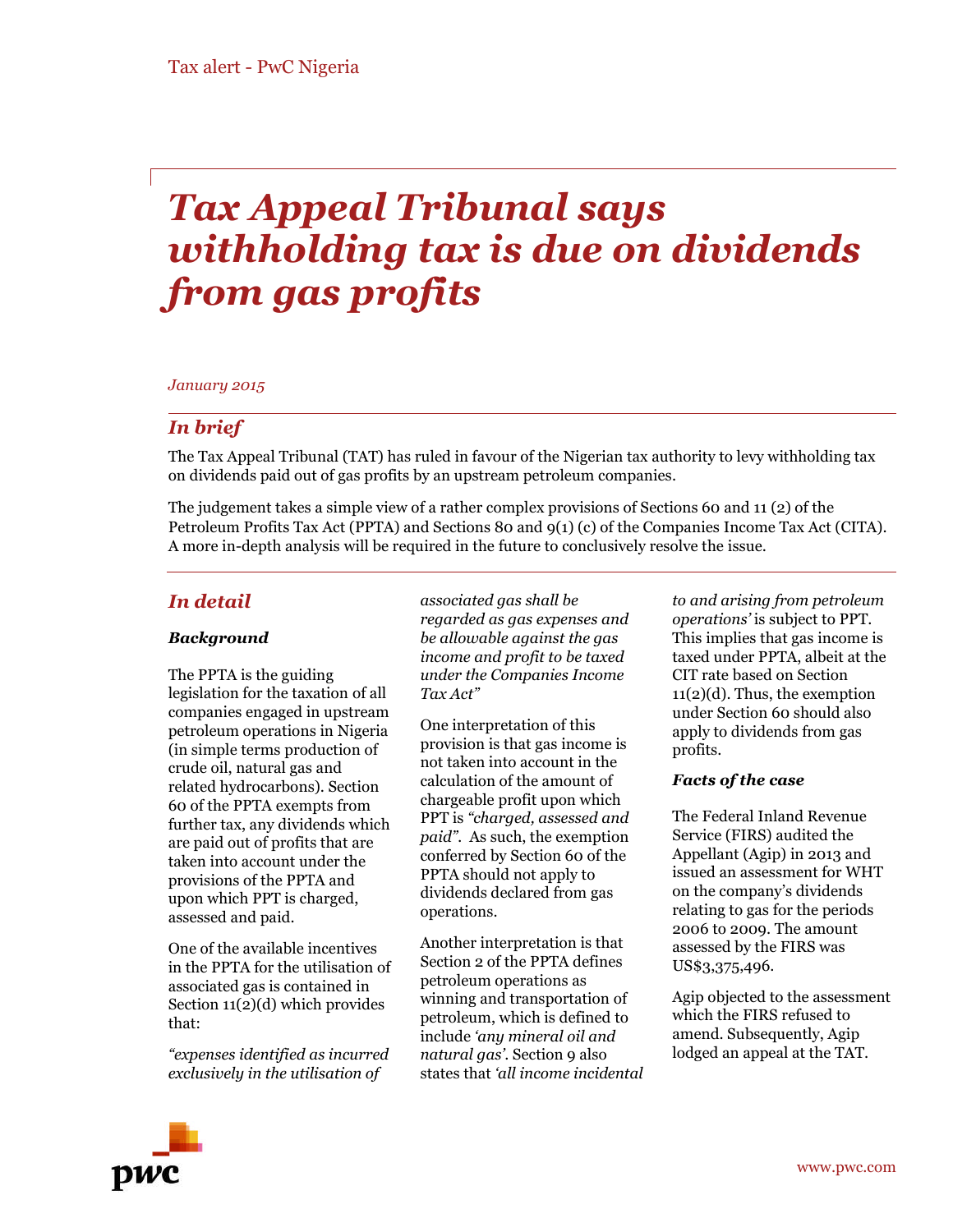# *Overview of the judgement*

#### *Agip's position*

The issue for determination brought forward by Agip was whether or not dividends paid out of its gas income should be liable to WHT under the provisions of CITA.

Agip contended that dividend payments from its gas income should not be liable to WHT as PPTA exempts it from paying any further tax. Agip took this position on the basis that Section 11(2) provides an incentive rate of 30% as against the 85% tax rate under PPTA. It further contended that the incentive does not affect its ability to enjoy WHT exemption granted by Section 60 of PPTA.

#### *FIRS' position*

The FIRS argued that Agip's gas income is governed under CITA and not PPTA. The FIRS maintained that Section 11(2) of PPTA transfers the taxation of associated gas profits to CITA and that any dividend paid out from gas profits does not qualify for the WHT exemption under Section 60 of PPTA.

#### *The decision*

The TAT analysed and provided interpretations to Sections 11(2) and 60 of the PPTA.

According to the TAT, the provision of Section 11(2) is unambiguous. The TAT stated that the above section requires a company to set aside expenses incurred for associated gas utilisation while the gas income and profit should be taxed

under CITA. The TAT ruled that the phrase "under CITA" puts gas income completely under the full provisions of CITA such that its other provisions would apply to such income.

The TAT indicated that if the PPTA intended to apply only the CITA rate, as against the whole Act, it would have been expressly stated so. Therefore, the subsection of the PPTA provides that gas income would be fully taxed under CITA and not merely that the CIT tax rate would govern the taxation of such income.

The Tribunal set aside Agip's claims that Section 60 of the PPTA applies to its gas income which is subject to PPTA and no other law. The TAT stated that Agip cannot pay taxes under one statute (CITA) and obtain incentives from another (PPTA). Essentially, its associated gas profits are not subject to PPTA and consequently cannot enjoy the WHT exemption under Section 60 of the PPTA.

The TAT held that since Agip's gas income is liable to tax under CITA, Agip is subject to all the provisions of CITA in assessing its gas income. Therefore, Agip is liable to WHT on dividends paid out of its gas profits as provided under Sections 80 and 9(1) (c) of CITA.

#### *The takeaway*

The TAT's ruling provides some clarity on the previously divergent interpretations of Sections 11(2) and 60 of the PPTA by players in Nigeria's upstream petroleum industry.

By determining that gas income is taxable in its entirety under the provisions of CITA, the TAT's ruling effectively removes gas operations from the scope of the PPTA. This therefore has significant impact beyond the main issue in this dispute in view of the consequential issues that may arise such as the application of commencement rules, excess dividend taxation and so on. It is expected that the judgement will be appealed given that there are tenable arguments for both interpretations on the subject.

In the meantime, companies that have adopted the practice of exempting their dividends paid out of gas profits from WHT and other provisions of CITA should begin to re-assess their positions and review their past and current tax uncertainty treatment while awaiting a conclusive ruling by the courts. The entire process could take years.